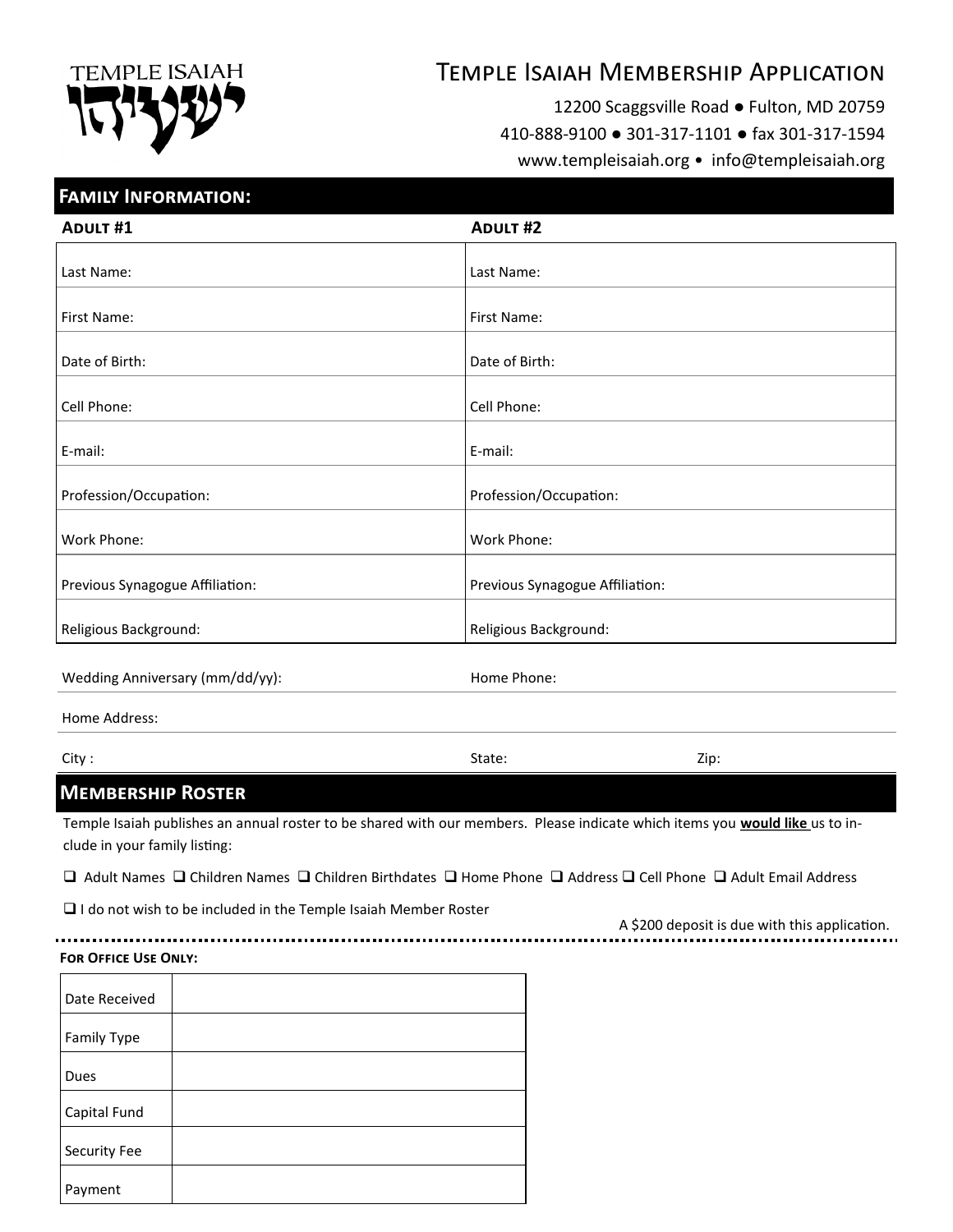# **Children Living at Home/Full Time Students**

| First Name:                |                                     | Last Name:                                                    |
|----------------------------|-------------------------------------|---------------------------------------------------------------|
| <b>Birth Date:</b>         | Gender: $\overline{M}/\overline{F}$ | Hebrew Name:                                                  |
| B'nai Mitzvah Date:        |                                     | $\Box$ My child is entering 5th, 6th or 7th grade and needs a |
| Previous Religious School: |                                     | Years Attended:                                               |
| School/University          |                                     | Grade:                                                        |
| E-mail:                    |                                     | Address at School:                                            |
| First Name:                |                                     | Last Name:                                                    |
| Birth Date:                | Gender: $\overline{M}/\overline{F}$ | Hebrew Name:                                                  |
| B'nai Mitzvah Date:        |                                     | $\Box$ My child is entering 5th, 6th or 7th grade and needs a |
| Previous Religious School: |                                     | Years Attended:                                               |
| School/University          |                                     | Grade:                                                        |
| E-mail:                    |                                     | Address at School:                                            |
| First Name:                |                                     | Last Name:                                                    |
| <b>Birth Date:</b>         | Gender: M/F                         | Hebrew Name:                                                  |
| B'nai Mitzvah Date:        |                                     | $\Box$ My child is entering 5th, 6th or 7th grade and needs a |
| Previous Religious School: |                                     | Years Attended:                                               |
| School/University          |                                     | Grade:                                                        |
| E-mail:                    |                                     | Address at School:                                            |
| <b>ADULT CHILDREN</b>      |                                     |                                                               |
| Name:                      |                                     | Spouse's Name:                                                |
| Address:                   |                                     |                                                               |
| Contact Number:            |                                     | Email:                                                        |
| Name:                      |                                     | Spouse's Name:                                                |
| Address:                   |                                     |                                                               |
| <b>Contact Number:</b>     |                                     | Email:                                                        |